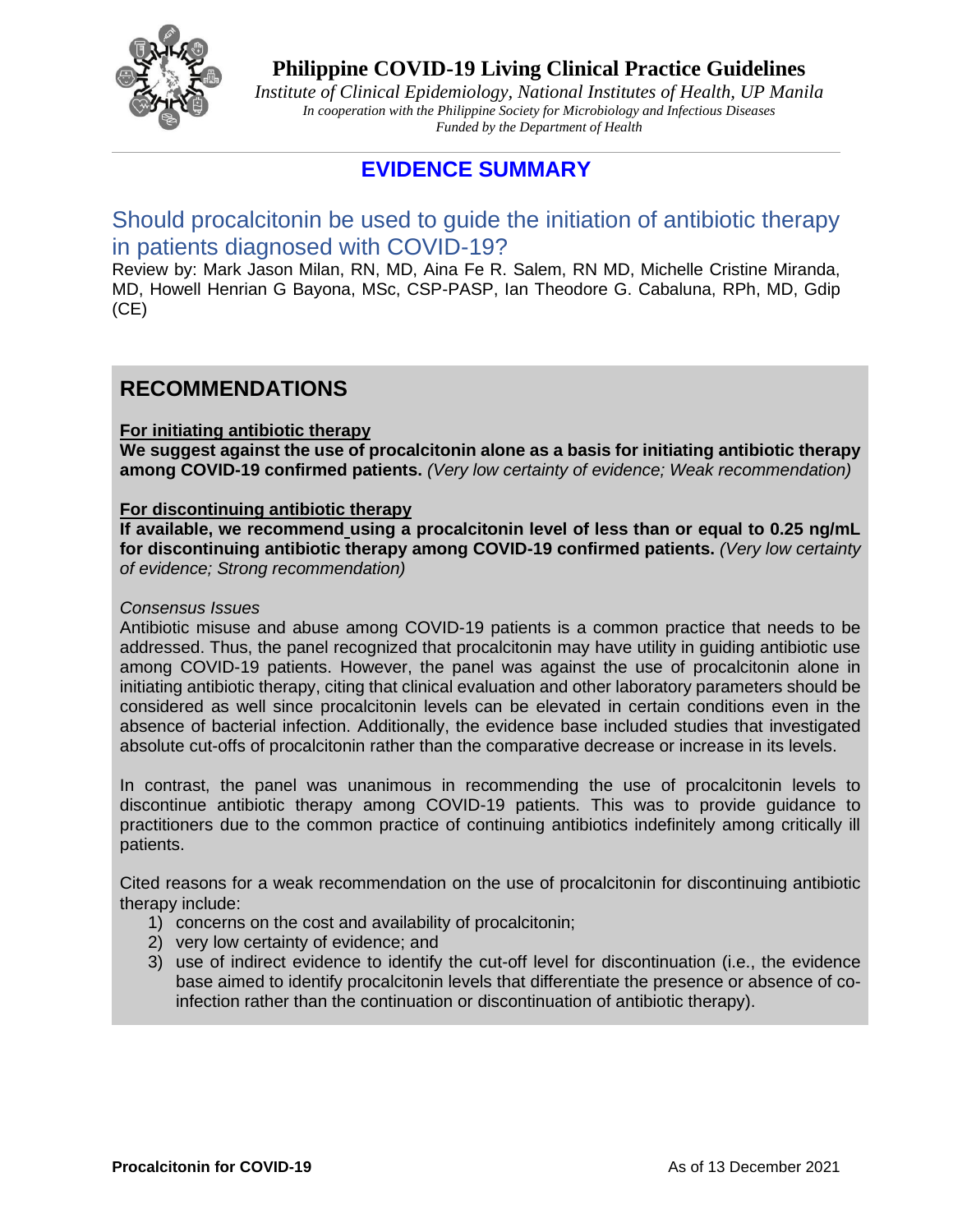

Cited reasons for a strong recommendation on the use of procalcitonin for discontinuing antibiotic therapy include:

- 1) the need to prevent antibiotic resistance, considering that multidrug resistance is a common cause of death among critically ill or severe COVID-19 patients; and
- 2) to prevent the higher costs associated with unnecessary antibiotic use (i.e., While procalcitonin is expensive, even an extra day of unnecessary antibiotic therapy would equate to higher costs for the patient).

## Key Findings

- Four retrospective cohort studies were included in this review. Three provided data for calculation of diagnostic accuracy estimates, while one reported on the benefits and safety of using an antimicrobial therapy discontinuation protocol based on procalcitonin measurements. Studies used varying cut-off levels for procalcitonin and used it for guiding discontinuation of antibiotics.
- Sensitivity ranged from 0.40 to 0.87, while specificity ranged from 0.43 to 0.88. Across the three studies, a total of 42/816 (5.1%) had positive results on microbiological testing. No stratification as to whether patients with higher procalcitonin levels were associated with more severe or less severe COVID-19 cases.
- Using procalcitonin-based algorithms was found to be associated with lower antimicrobial exposure (mean 5.4 vs. 4.4 days) and consumption (mean DDD 8.4 vs. 6.8). This translates to a 30% lower risk for both mean duration of antibiotic therapy (adjusted ratios of means [ROM] 0.70; 95% CI 0.6, 0.9) as well as mean DDD (ROM 0.70, 95% CI 0.6, 0.8). A trend towards lower 30-day mortality rates was noted for participants with procalcitonin measurements (adjusted prevalence ratio [PR] 0.6, 95% CI 0.4, 1.1). Mean patient antimicrobial consumption also showed a decreasing trend over time in the procalcitonin group (βslope −0.07, 95% CI −0.11, −0.03) compared to those without procalcitonin measurements.
- Overall certainty of evidence was rated very low due to serious risk of bias, imprecision, and inconsistency.

## **Introduction**

Procalcitonin is a protein prohormone of calcitonin produced by the C-cells of the thyroid gland. Its serum levels increase in systemic bacterial infection due to activation by cytokines and bacterial endotoxins.[1] Viral infections do not induce procalcitonin synthesis, thus the diagnostic marker can be used to distinguish between viral and bacterial infections.[2] In 2010, the PRORATA clinical trial designated a procalcitonin level of <0.25 ng/mL as a cut-off value to not initiate antibiotic use in the intensive care unit setting.[3] A diagnostic accuracy study by Self et al. in 2017 showed an association between increased probability of bacterial infection with high serum procalcitonin levels on admission; however, no threshold perfectly discriminated bacterial versus viral detection.[2]

COVID-19 patients generally have low procalcitonin levels but as disease severity becomes worse and systemic inflammation occurs, procalcitonin levels may rise.[4] Early stage COVID-19 and community-acquired pneumonia typically have similar initial presentation and the hyperinflammatory phase of COVID-19 makes it difficult to distinguish from secondary bacterial infection. Thus, starting an empiric antibiotic among COVID-19 patients is a common practice among clinicians.[5]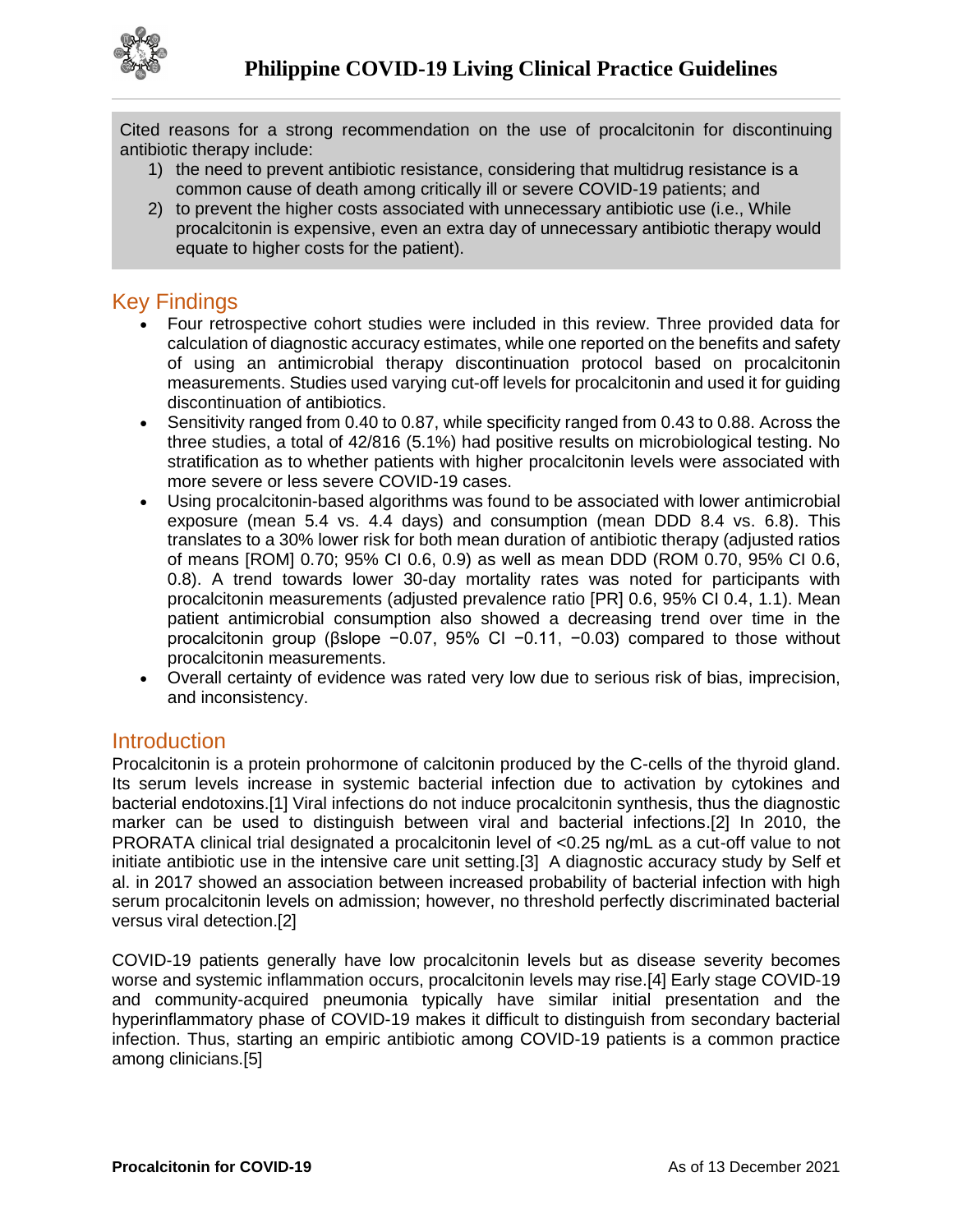

A review of evidence by Rawson et al. in 2020 showed low rates of bacterial/fungal co-infection among patients with COVID-19 in contrast to the high rates of antimicrobial prescribing among them.[6] Their study concluded that there should be evidence-based antimicrobial prescribing and stewardship strategies for COVID-19 patients to prevent the consequences of unintended antimicrobial use.

This evidence summary reviewed the utility of procalcitonin levels among COVID-19 confirmed patients in differentiating the presence or absence of community-acquired and nosocomial bacterial co-infections.

## Review Methods

The PubMed for MEDLINE database, US NIH ClinicalTrials.gov, and WHO International Clinical Trials Registry were searched on 6 November 2021 using the search terms "SARSCoV2" or "COVID-19" and "procalcitonin" and "bacterial pneumonia" or "bacterial infections" or "sepsis". Observational studies or clinical trials that provided data to allow calculation of diagnostic accuracy measures were included. Eligible studies should use procalcitonin regardless of cut-off value for positivity, and microbiological testing as reference standard for detecting bacterial infection. Literature reviews, editorials, case reports, and case series were excluded.

### **Results**

#### **Characteristics of Included Studies**

### *Diagnostic accuracy, relationship of procalcitonin with clinical outcomes*

Three retrospective cohort studies among hospitalized COVID-19 confirmed patients (N=816) investigated the prevalence of bacterial co-infection and secondary bacterial infections through culture of blood, sputum, bronchoalveolar lavage washing, and urine specimens. Microbiologic testing results were then compared with serum procalcitonin levels. Based on culture results, patients were divided into two groups: (1) those with at least one additional pathogen isolated in any of the cultures and (2) those with no additional pathogen isolated. Different cut-off values were used for procalcitonin: 0.25 ng/mL, 0.25 pg/mL, and 0.1 ng/mL

For each group in Hughes et al. and Chen et al., the patients were further divided into two subgroups depending on whether procalcitonin levels were less than 0.25 ng/mL or more than or equal to 0.25 ng/mL. Cheng et al., described the prevalence of culture-positive bacterial infection among patients suspected with superimposed nosocomial bacterial infection at a designated cutoff of more than 0.1 ng/mL. Diagnostic accuracy for bacterial co-infection of procalcitonin for the three studies above was measured.

Of those with bacterial growth in culture specimens, one study (Chen et al.) further classified the patients into having co-infection (community-acquired infection) or superimposed bacterial infection (nosocomial infection). Of the 52 cases with growth, 25 (48%) had community-acquired infections, 25 (48%) had hospital-acquired infections, and 2 (4%) patients had both community and hospital-acquired infections.[7] In the other study by Hughes et al., all five cases with bacterial growth were community acquired.[8]

#### *Benefits and safety of procalcitonin-guided protocols*

One retrospective, cohort study in the UK (Calderon et al., 2021) assessed the effectiveness and safety of a procalcitonin-guided protocol on the use of empirical antimicrobials among suspected and confirmed COVID-19 pneumonia (n=259). Of the 117 patients with procalcitonin measurements, 73 (62.4%) had levels ≤0.25 ng/mL. No diagnostic accuracy measures were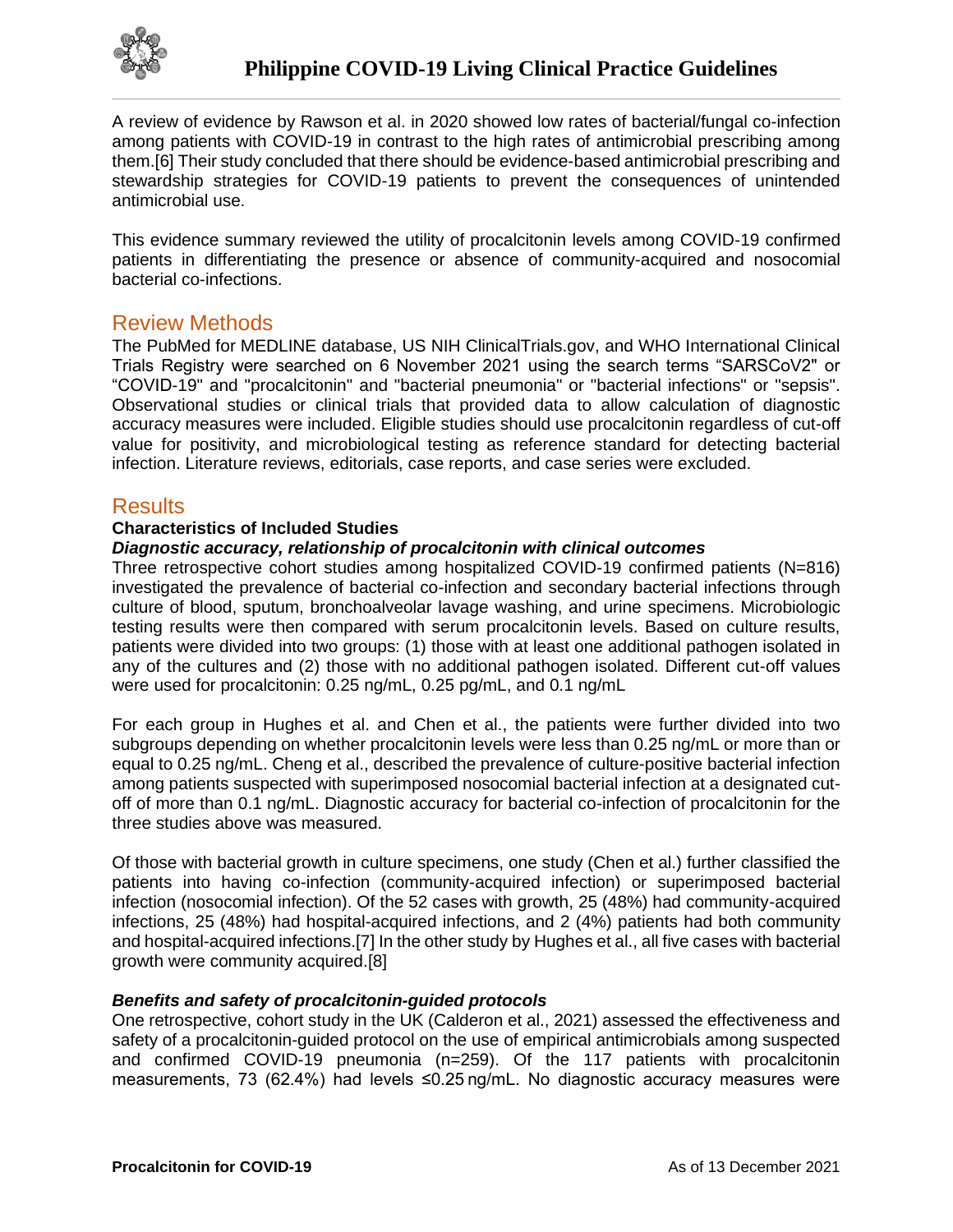

reported in this study, although there were ten patients (8.5%) with positive blood culture and four (3.4%) with positive sputum cultures seen in the procalcitonin group.

A cut off level of ≤0.25 ng/mL was used to indicate stopping antimicrobial treatment, while higher levels either support or encourage continuing antimicrobials (0.25-0.4 ng/mL - supported; 0.5-1.9 ng/mL - encouraged; >2.0 - strongly encouraged). Procalcitonin results were interpreted along with other parameters (e.g., clinical suspicion of sepsis, CXR changes, infection other than respiratory illness). Outcomes included the following: (1) duration of antimicrobial exposure, (2) per-patient antimicrobial consumption (WHO Defined Daily Dose method), (3) safety (composite of death, admission to ICU >72 hours after starting antimicrobials, or readmission to hospital within 30 days).

#### **Overall certainty of evidence**

The overall certainty of evidence was rated very low for diagnostic accuracy. Studies had serious risk of bias issues related to timing of microbiologic testing in relation to procalcitonin measurements and representativeness of the sample population. Downgrading was also done due to imprecision in the estimates as well as inconsistent findings reported across the studies.

### **Summary of results of included studies**

#### *Diagnostic accuracy of procalcitonin*

Varying diagnostic accuracy estimates were derived from three cohort studies. Sensitivity ranged from 0.40 to 0.87, while specificity ranged from 0.43 to 0.88. Across the three studies, a total of 42/816 (5.1%) had positive results on microbiological testing.

Using a cut-off value of **>0.1 ng/mL**, data from 212 COVID-19 patients with nosocomial infection in one study from China (Cheng et al. 2020) showed that the sensitivity of procalcitonin to detect culture-positive bacterial infection was 0.87 (95% CI 0.70, 0.96) while the specificity was at 0.43 (95% CI 0.35, 0.50). Of the 212 patients, 31 had positive culture isolates indicating a prevalence of 14.6%.

Using a cut-off value of **≥0.25 ng/mL**, another study from China (Chen et al., 2020) estimated a sensitivity of 0.50 (95% CI 0.12, 0.88) and specificity of 0.88 (95% CI 0.84, 0.91). A relatively similar sensitivity estimate of 0.40 (95% CI 0.05, 0.85) but significantly lower specificity estimate of 0.65 (95% CI 0.58, 0.72) was reported by a study in the UK. This study used a lower cut off level at **≥0.25 pg/mL**. Both studies documented very low prevalence (<3%) of bacterial growth in culture of specimens collected from COVID-19 confirmed patients.



Figure 1. Accuracy of procalcitonin for detecting culture-positive bacterial infections in patients with COVID-19

#### *Relationship of procalcitonin with disease severity*

All studies did not specify whether the patients were admitted in the ward or intensive care unit (ICU). No stratification as to whether patients with higher procalcitonin levels were associated with a more severe or less severe COVID-19 case was done by both studies. However, Chen et al. showed that most culture-positive patients were those with mild to moderate COVID-19 (30 patients or 57.7%) severity, while seven (13.5%) had severe COVID, and 15 (28.8%) had critical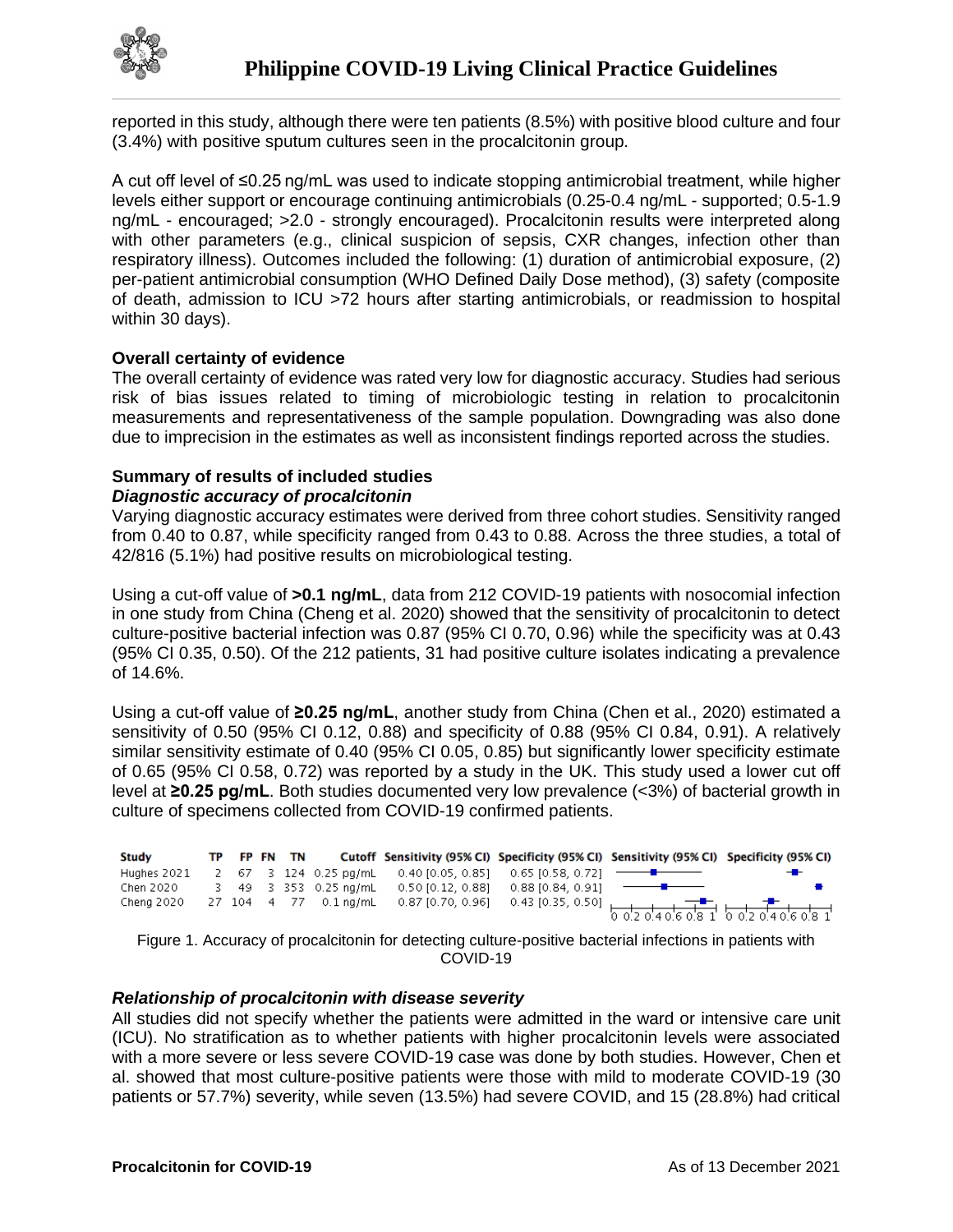

COVID-19 infection. However, this may be compounded by the baseline numbers showing a higher pool of patients with mild to moderate and less patients with severe or critical COVID.

#### *Relationship of bacterial co-infection with mortality rate*

Chen et al. demonstrated that COVID-19 patients with bacterial growth on culture specimens had a higher mortality rate (5.8%) versus COVID-19 patients without growth (0%), necessitating clinicians to ensure early identification of bacterial co-infection to initiate timely antibiotic treatment.[8] However, signs and symptoms of bacterial infection present similarly to COVID-19 infection. Hence, ancillary tests that allow clinicians to differentiate COVID-19 with or without bacterial infection are helpful to decrease hospital costs and improve adherence of clinicians to antimicrobial stewardship. Although bacterial culture is definitive in identifying the presence of bacterial pathogens, the turnaround time for its results are not as readily available as serum procalcitonin levels, leaving clinicians to rely on clinical data in decision-making.

#### *Benefits and harms of procalcitonin-guided protocols*

Based on the Calderon et al. 2021 study, patients with procalcitonin measurements had lower antimicrobial exposure (mean 5.4 vs. 4.4 days) and consumption (mean DDD 8.4 vs. 6.8). This translates to a 30% lower risk for both mean duration of antibiotic therapy (adjusted ratios of means [ROM] 0.70, 95% CI 0.6-0.9) as well as mean DDD (ROM 0.70, 95% CI 0.6, 0.8).

In terms of safety, no significant differences were found between the groups. A trend towards lower 30-day mortality rates was noted for participants with procalcitonin measurements (adjusted prevalence ratio [PR] 0.6, 95% CI 0.4, 1.1), although this was not statistically significant after adjusting for confounding variables such as age. Mean patient antimicrobial consumption also showed a decreasing trend over time in the procalcitonin group (βslope −0.07, 95% CI −0.11, −0.03), in contrast with the non-procalcitonin group (βslope −0.01, 95% CI −0.05, 0.02).

## Other Considerations

#### **Availability**

Procalcitonin assay can be readily performed using available blood sample at the emergency department. This makes procalcitonin a potential test for aiding therapeutic dilemma of whether to start antibiotic therapy among COVID-19 patients. This, however, should be interpreted in conjunction with clinical examination and other laboratory parameters available as procalcitonin can be elevated in certain conditions such as chronic kidney disease and during a later severe course of COVID-19.[9]

#### **Cost-Effectiveness**

There is limited data on the cost-effectiveness of procalcitonin. Collins et al. reported decreased hospital costs with procalcitonin-guided antibiotic treatment in the ICU setting.[10] There are no studies on the availability of procalcitonin among hospitals in the Philippines as well as studies on equity, acceptability, and feasibility.

The standard price of procalcitonin at the Philippine General Hospital is Php 2,935. No published economic evaluation has been found investigating the cost-effectiveness of procalcitonin assays for this purpose.

## Recommendations from Other Groups

The Philippine **Clinical Practice Guidelines for Sepsis and Septic Shock in Adults 2020** [11] recommended that when there is uncertainty, procalcitonin may be used as an adjunct to support the diagnosis of sepsis in adults (weak recommendation, low quality of evidence).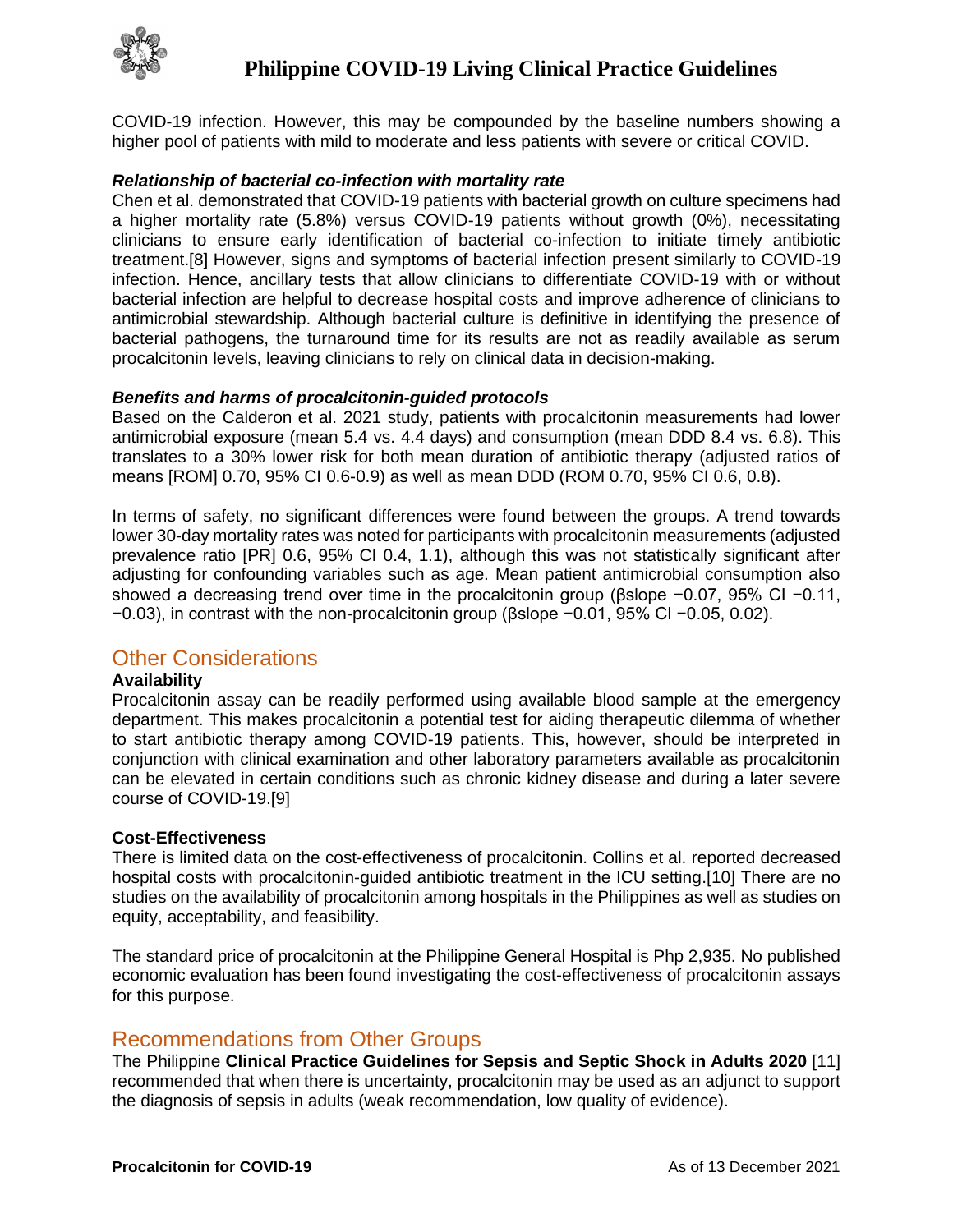

The **2021 Surviving Sepsis Campaign** [12] suggested using procalcitonin along with clinical evaluation to decide when to discontinue antimicrobials in adults with an initial diagnosis of sepsis or septic shock, if the optimal duration of therapy is unclear and if procalcitonin is available.

There are currently no recommendations on the use of procalcitonin to determine bacterial infection among COVID-19-confirmed patients from the WHO Living Clinical Practice Guidelines, [13] the NIH COVID-19 Treatment Guidelines, [14] and the Infectious Disease Society of America COVID-19 Guidelines.[15]

## Research Gaps

Currently, there are no ongoing clinical trials on the use of procalcitonin levels to detect bacterial infection among COVID-19 confirmed patients. While culture of blood, respiratory tract specimens, urine, and other bodily fluids is the gold standard, bacterial culture has a relatively low yield and is affected by multiple factors such as adequate sampling, transport, specimen processing, and interpretation. Investigating the benefits of procalcitonin among clinically diagnosed bacterial pneumonia or sepsis in COVID-19 patients is also recommended for future research. In addition, the included studies did not specifically aim to determine the diagnostic accuracy of procalcitonin. Lastly, while a cut-off of more than or equal to 0.25 ng/mL was used in the two studies as recommended by the PRORATA trial [16] among non-COVID patients, no specific cut-off level has yet been proposed among COVID-19 patients.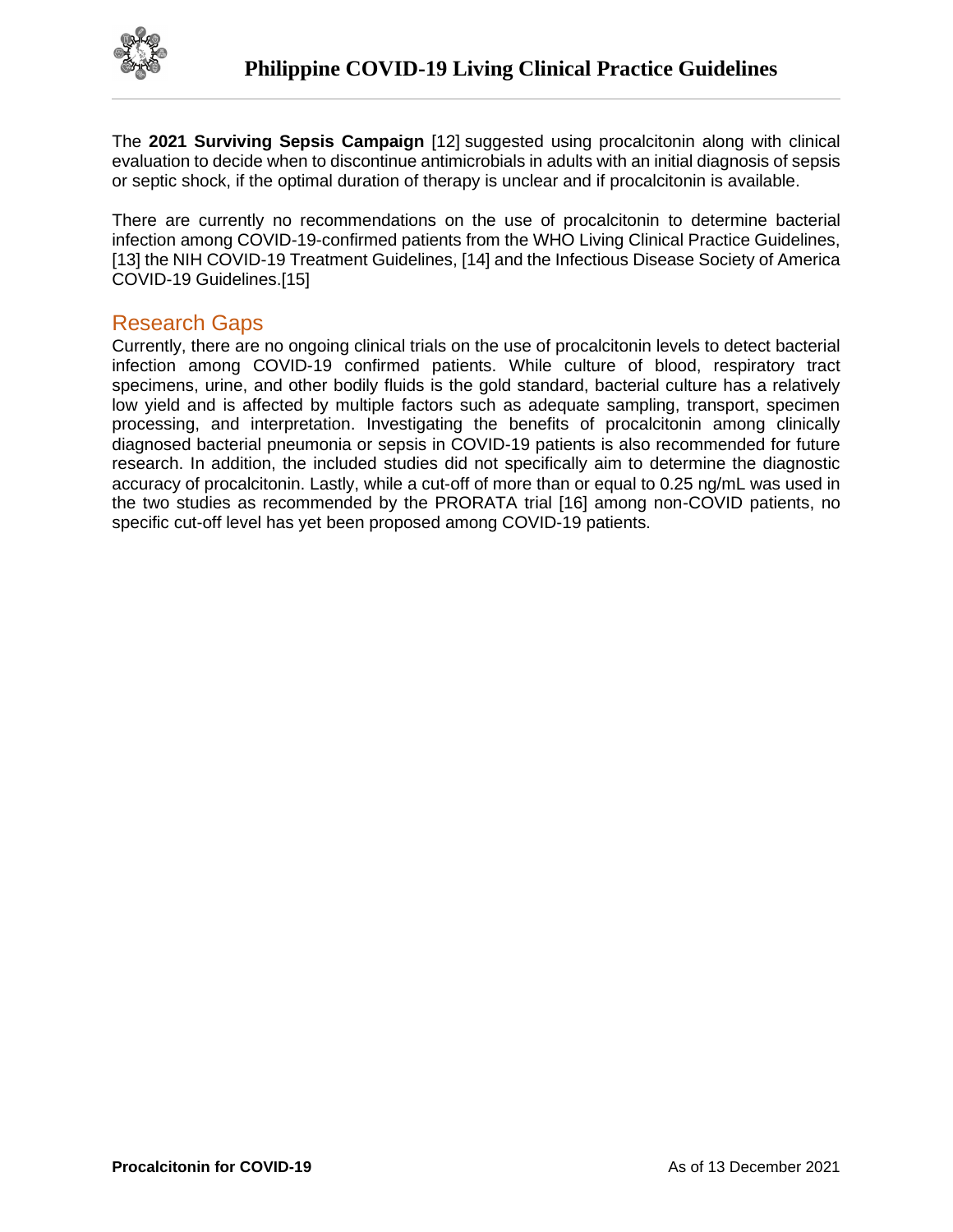

### References

- [1] Dandona, P., Nix, D., Wilson, M. F., Aljada, A., Love, J., Assicot, M., & Bohuon, C. (1994). Procalcitonin increase after endotoxin injection in normal subjects. *The Journal of clinical endocrinology and metabolism*, *79*(6), 1605–1608. https://doi.org/10.1210/jcem.79.6.7989463
- [2] Self, W. H., Balk, R. A., Grijalva, C. G., Williams, D. J., Zhu, Y., Anderson, E. J., Waterer, G. W., Courtney, D. M., Bramley, A. M., Trabue, C., Fakhran, S., Blaschke, A. J., Jain, S., Edwards, K. M., & Wunderink, R. G. (2017). Procalcitonin as a Marker of Etiology in Adults Hospitalized With Community-Acquired Pneumonia. *Clinical infectious diseases : an official publication of the Infectious Diseases Society of America*, *65*(2), 183–190. https://doi.org/10.1093/cid/cix317
- [3] Bouadma, L., Luyt, C. E., Tubach, F., Cracco, C., Alvarez, A., Schwebel, C., Schortgen, F., Lasocki, S., Veber, B., Dehoux, M., Bernard, M., Pasquet, B., Régnier, B., Brun-Buisson, C., Chastre, J., Wolff, M., & PRORATA trial group (2010). Use of procalcitonin to reduce patients' exposure to antibiotics in intensive care units (PRORATA trial): a multicentre randomised controlled trial. *Lancet (London, England)*, *375*(9713), 463–474. https://doi.org/10.1016/S0140-6736(09)61879-1
- [4] Lippi, G., & Plebani, M. (2020). Procalcitonin in patients with severe coronavirus disease 2019 (COVID-19): A meta-analysis. *Clinica chimica acta; international journal of clinical chemistry*, *505*, 190–191. https://doi.org/10.1016/j.cca.2020.03.004
- [5] van Berkel, M., Kox, M., Frenzel, T., Pickkers, P., Schouten, J., & RCI-COVID-19 study group (2020). Biomarkers for antimicrobial stewardship: a reappraisal in COVID-19 times?. *Critical care (London, England)*, *24*(1), 600. https://doi.org/10.1186/s13054-020-03291-w
- [6] Rawson TM, Moore LSP, Zhu N, Ranganathan N, Skolimowska K, Gilchrist M, Satta G, Cooke G, Holmes A. Bacterial and fungal co-infection in individuals with coronavirus: a rapid review to support COVID-19 antimicrobial prescribing. Clin Infect Dis:ciaa530 https://doi.org/10.1093/cid/ciaa530.
- [7] Chen, S., Zhu, Q., Xiao, Y., Wu, C., Jiang, Z., Liu, L., & Qu, J. (2021). Clinical and etiological analysis of co-infections and secondary infections in COVID-19 patients: An observational study. *The clinical respiratory journal*, *15*(7), 815–825. https://doi.org/10.1111/crj.13369
- [8] Hughes, S., Mughal, N., & Moore, L. (2021). Procalcitonin to Guide Antibacterial Prescribing in Patients Hospitalised with COVID-19. *Antibiotics (Basel, Switzerland)*, *10*(9), 1119. https://doi.org/10.3390/antibiotics10091119
- [9] Calderon, M., Li, A., Bazo-Alvarez, J. C., Dennis, J., Baker, K. F., Schim van der Loeff, I., Hanrath, A. T., Capstick, R., Payne, B., Weiand, D., Hunter, E., & Schwab, U. (2021). Evaluation of procalcitoninguided antimicrobial stewardship in patients admitted to hospital with COVID-19 pneumonia. *JACantimicrobial resistance*, *3*(3), dlab133. https://doi.org/10.1093/jacamr/dlab133
- [10] Collins CD, Brockhaus K, Sim T, et al: Analysis to determine cost-effectiveness of procalcitonin-guided antibiotic use in adult patients with suspected bacterial infection and sepsis. *Am J Health Syst Pharm*  2019; 76:1219–1225
- [11] Delos Reyes MR, Alejandria M, Benedicto J, Convocar P, Palo JE. Clinical Practice Guidelines for Sepsis and Septic Shock in Adults in the Philippines. 2020
- [12] Evans L, Rhodes A, Alhazzani W, et al. Surviving Sepsis Campaign: International Guidelines for Management of Sepsis and Septic Shock 2021. Crit Care Med. 2021;49(11):e1063-e1143. doi:10.1097/CCM.0000000000005337
- [13] World Health Organization COVID-19 Clinical Management Living guidance 25 January 2021. https://www.who.int/publications/i/item/WHO-2019-nCoV-clinical-2021-1. Accessed 17 November 2021
- [14] COVID-19 Treatment Guidelines Panel. Coronavirus Disease 2019 (COVID-19) Treatment Guidelines. National Institutes of Health. Available at https://www.covid19treatmentguidelines.nih.gov/. Accessed 17 November 2021.
- [15] Bhimraj A, Morgan RL, Shumaker AH, Lavergne V, Baden L, Cheng VC, Edwards KM, Gandhi R, Gallagher J, Muller WJ, O'Horo JC, Shoham S, Murad MH, Mustafa RA, Sultan S, Falck-Ytter Y.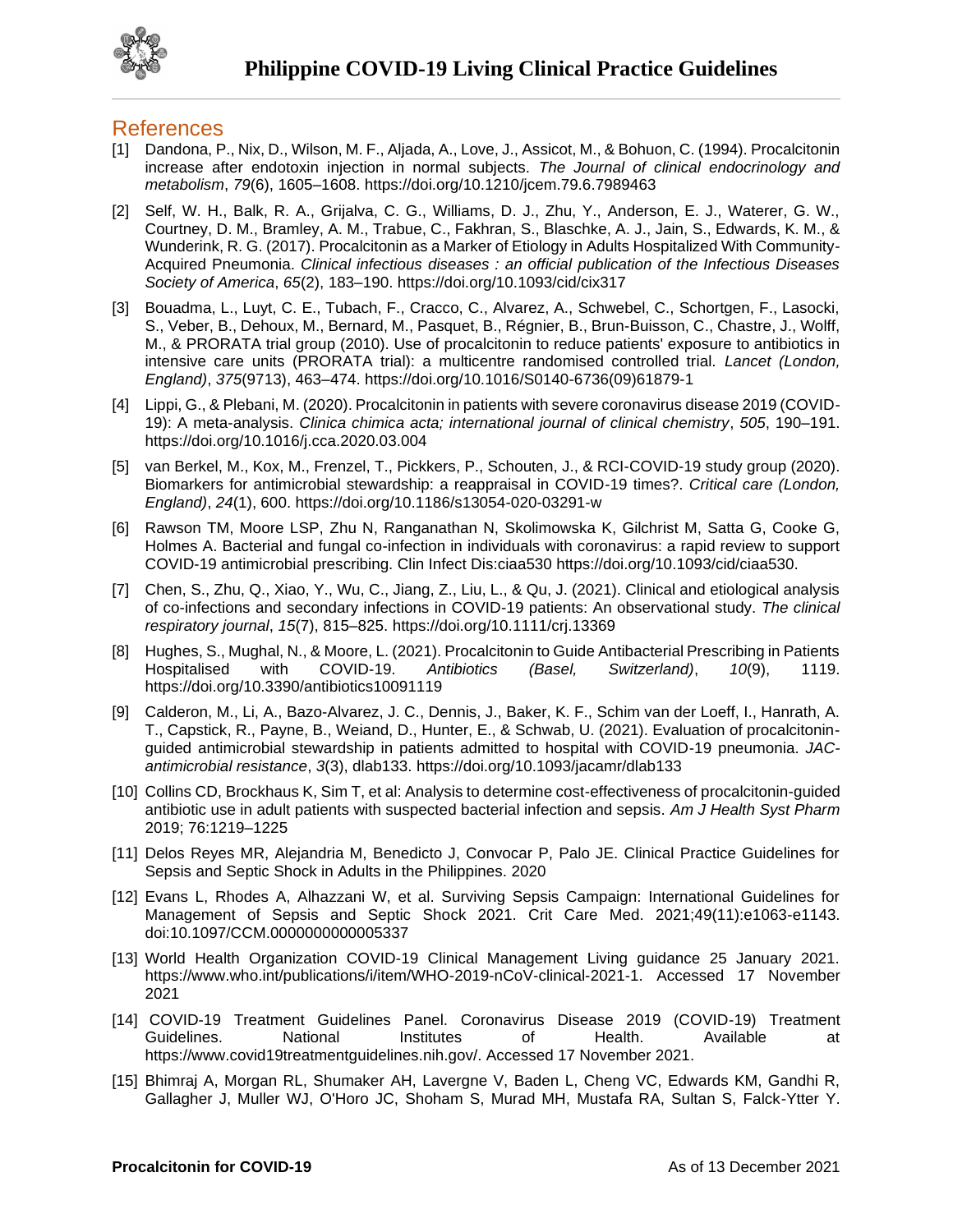

Infectious Diseases Society of America Guidelines on the Treatment and Management of Patients with COVID-19. Infectious Diseases Society of America 2021; Version 5.2.0. Available at https://www.idsociety.org/practice-guideline/covid-19-guideline-treatment-and-management/. Accessed 17 November 2021.

[16] Cheng, K., He, M., Shu, Q., Wu, M., Chen, C., & Xue, Y. (2020). Analysis of the Risk Factors for Nosocomial Bacterial Infection in Patients with COVID-19 in a Tertiary Hospital. *Risk management and healthcare policy*, *13*, 2593–2599. https://doi.org/10.2147/RMHP.S277963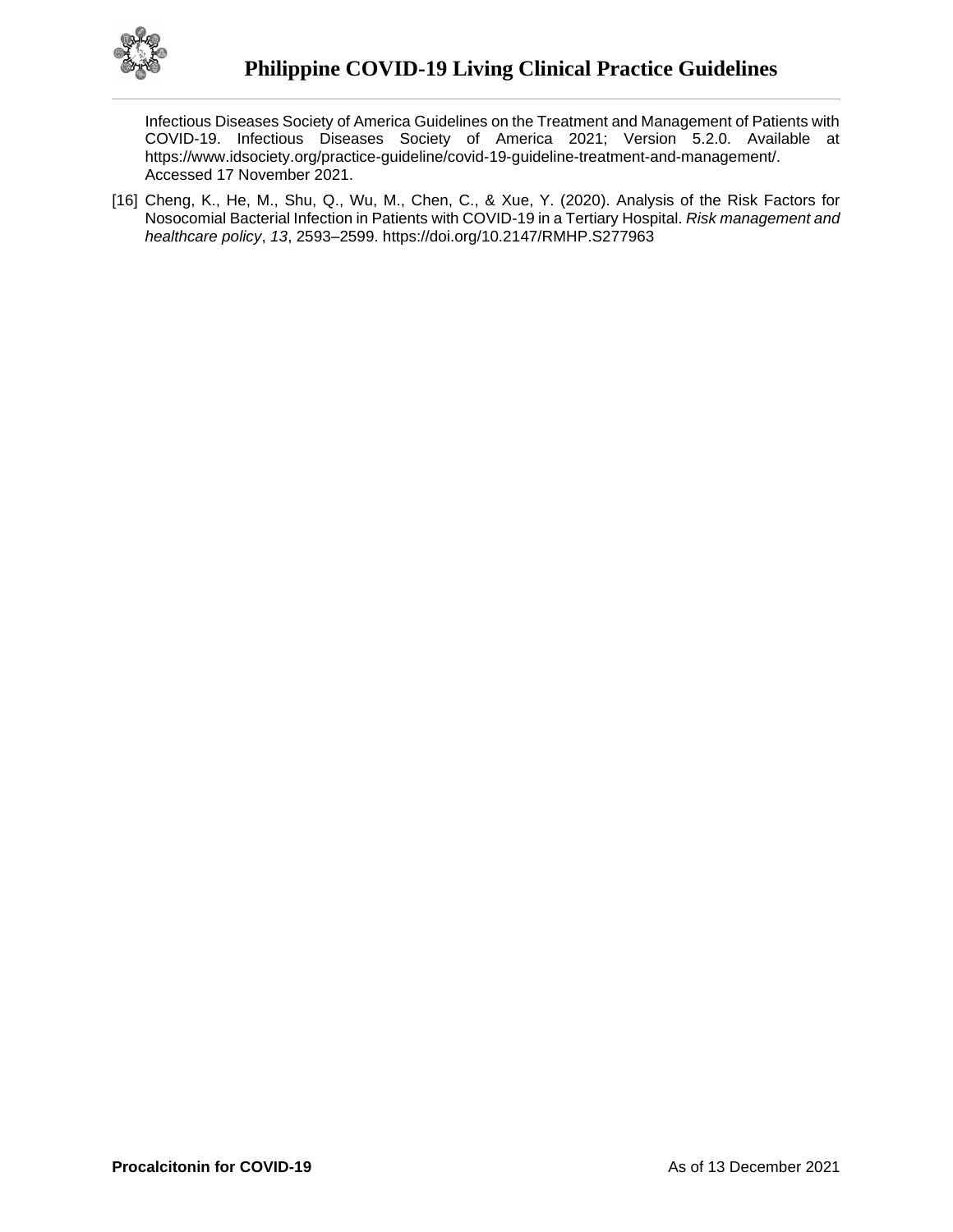

## Appendix 1. Evidence to Decision

Table 1. Summary of initial judgements prior to the panel discussion  $(N = 8)$ 

| <b>FACTORS</b>                                           |                                              |                                                          | <b>JUDGEMENT</b>                              |                  | <b>RESEARCH EVIDENCE/ADDITIONAL</b><br><b>CONSIDERATIONS</b>                                                                                                                                                                                                                                                                                                                                                                                                                                                                                                                                                                  |
|----------------------------------------------------------|----------------------------------------------|----------------------------------------------------------|-----------------------------------------------|------------------|-------------------------------------------------------------------------------------------------------------------------------------------------------------------------------------------------------------------------------------------------------------------------------------------------------------------------------------------------------------------------------------------------------------------------------------------------------------------------------------------------------------------------------------------------------------------------------------------------------------------------------|
| Problem                                                  | <b>No</b>                                    | <b>Yes</b><br>(8)                                        |                                               |                  | Diagnostic modalities that help determine<br>the likelihood of bacterial infection on top of<br>COVID-19 infection can help direct whether<br>to initiate and/or continue antibiotic<br>treatment.                                                                                                                                                                                                                                                                                                                                                                                                                            |
| <b>Benefits</b>                                          | Large<br>(1)                                 | Moderate<br>(6)                                          | Small<br>(1)                                  | Uncertain        | Using procalcitonin-based algorithms was<br>found to be associated with lower<br>antimicrobial exposure (mean 5.4 vs. 4.4<br>days) and consumption (mean DDD 8.4 vs<br>6.8). This translates to a 30% lower risk for<br>both mean duration of antibiotic therapy<br>(adjusted ratios of means [ROM] 0.70, 95%<br>CI 0.6, 0.9) as well as mean DDD (ROM<br>0.70; 95% CI 0.6, 0.8). Potential to prevent<br>unnecessary exposure and adverse<br>reactions to antibiotics, prevent antibiotic<br>resistance, prevent unnecessary prolonged<br>hospital stay for IV antibiotic completion,<br>and decrease overall hospital cost. |
| Harms                                                    | Large                                        | Moderate<br>(2)                                          | Small<br>(6)                                  | Uncertain<br>(1) | Based on available retrospective studies,<br>there is no to minimal harm on performing<br>serum procalcitonin determination among<br>COVID-19 confirmed patients. A trend<br>towards lower 30-day mortality rates was<br>noted for participants with procalcitonin<br>measurements (adjusted prevalence ratio<br>$[PR] = 0.6$ , 95% Cl 0.4, 1.1). Mean patient<br>antimicrobial consumption also showed a<br>decreasing trend over time in the<br>procalcitonin group (βslope -0.07, 95% CI:<br>$-0.11$ , $-0.03$ ) compared to those without<br>procalcitonin measurements.                                                  |
| <b>Balance of</b><br><b>Benefits and</b><br><b>Harms</b> | Favors the<br>use of<br>procalcitonin<br>(2) | Probably<br>favors the<br>use of<br>procalcitonin<br>(6) | Does not favor<br>the use of<br>procalcitonin |                  |                                                                                                                                                                                                                                                                                                                                                                                                                                                                                                                                                                                                                               |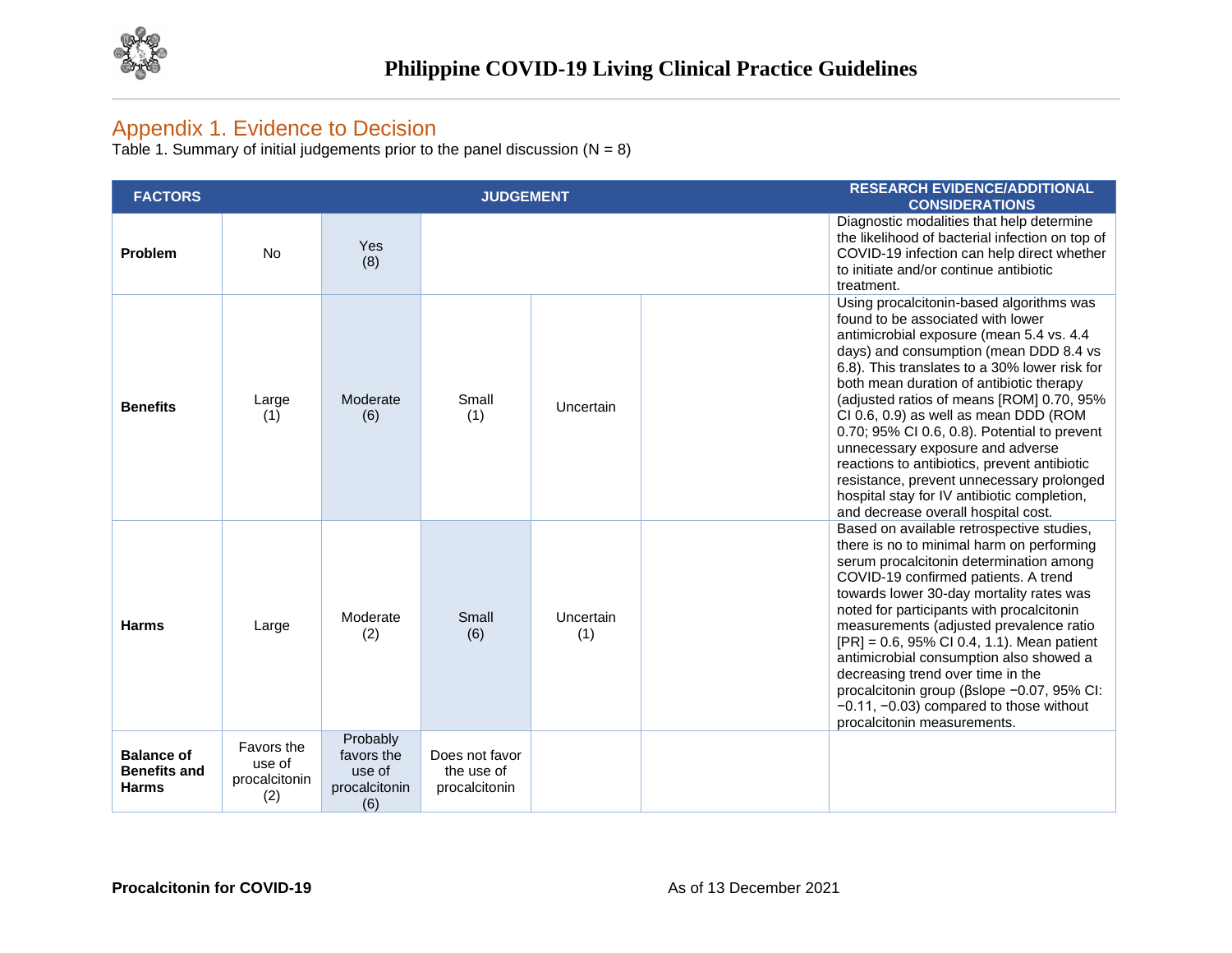

# **Philippine COVID-19 Living Clinical Practice Guidelines**

| <b>FACTORS</b>                                              |                                                   |                                                               | <b>JUDGEMENT</b>                                                               |                                               |                     |                  | <b>RESEARCH EVIDENCE/ADDITIONAL</b><br><b>CONSIDERATIONS</b>                                                                                                                                                                                                                                                                                       |
|-------------------------------------------------------------|---------------------------------------------------|---------------------------------------------------------------|--------------------------------------------------------------------------------|-----------------------------------------------|---------------------|------------------|----------------------------------------------------------------------------------------------------------------------------------------------------------------------------------------------------------------------------------------------------------------------------------------------------------------------------------------------------|
| <b>Certainty of</b><br><b>Evidence</b>                      | High                                              | Moderate<br>(1)                                               | Low<br>(1)                                                                     | Very low<br>(6)                               |                     |                  | Overall certainty of evidence was rated<br>very low due to serious risk of bias,<br>imprecision, and inconsistency.                                                                                                                                                                                                                                |
| <b>Accuracy</b>                                             | Very<br>Accurate                                  | Accurate<br>(1)                                               | Inaccurate<br>(6)                                                              | Very<br>Inaccurate                            | Uncertain<br>(1)    |                  | Sensitivity ranged from 0.40 to 0.87, while<br>specificity ranged from 0.43 to 0.88. Across<br>the 3 studies, a total of 42/816 (5.1%) had<br>positive results on microbiological testing.                                                                                                                                                         |
| <b>Values</b>                                               | Important<br>uncertainty<br>or variability<br>(3) | Possibly<br>important<br>uncertainty<br>or variability<br>(5) | Possibly NO<br>important<br>uncertainty or<br>variability                      | No important<br>uncertainty or<br>variability |                     |                  | No evidence                                                                                                                                                                                                                                                                                                                                        |
| <b>Resources</b><br><b>Required</b>                         | Uncertain                                         | Large cost<br>(4)                                             | Moderate Cost<br>(4)                                                           | Negligible cost<br>or savings                 | Moderate<br>savings | Large<br>savings | While limited data is available in cost-<br>effectiveness, Collins et al. reported<br>decreased hospital costs with                                                                                                                                                                                                                                |
| <b>Certainty of</b><br>evidence of<br>required<br>resources | No included<br>studies<br>(2)                     | Very low<br>(3)                                               | Low<br>(2)                                                                     | Moderate                                      | High<br>(1)         |                  | procalcitonin-guided antibiotic treatment in<br>the ICU setting. The availability of the test<br>(serum procalcitonin) may vary from<br>institution to institution depending on<br>available laboratory facilities. The standard<br>price of Procalcitonin at the Philippine<br>General Hospital is Php 2,935.                                     |
| Cost<br>effectiveness                                       | No included<br>studies                            | Favors using<br>procalcitonin<br>(7)                          | Does not favor<br>either using<br>the<br>procalcitonin<br>or the<br>comparator | Favors<br>comparison<br>(1)                   |                     |                  | No evidence                                                                                                                                                                                                                                                                                                                                        |
| <b>Equity</b>                                               | Uncertain<br>(3)                                  | Reduced<br>(3)                                                | Probably no<br>impact<br>(2)                                                   | Increased<br>(1)                              |                     |                  | Based on available retrospective studies,<br>there is no to minimal harm on performing<br>serum procalcitonin determination among<br>COVID-19 confirmed patients. Decreased<br>hospital cost will also be favorable to<br>patients and health facilities. Prevention of<br>antibiotic-resistant organisms will also<br>benefit the larger society. |
| <b>Acceptability</b>                                        | Uncertain<br>(3)                                  | <b>No</b>                                                     | Yes<br>(5)                                                                     |                                               |                     |                  | Procalcitonin determination is already part<br>of the routine tests done for COVID-19                                                                                                                                                                                                                                                              |
| <b>Feasibility</b>                                          | Uncertain<br>(1)                                  | <b>No</b>                                                     | Yes<br>(7)                                                                     |                                               |                     |                  | confirmed patients, but cut-off values may<br>vary from institution to institution.                                                                                                                                                                                                                                                                |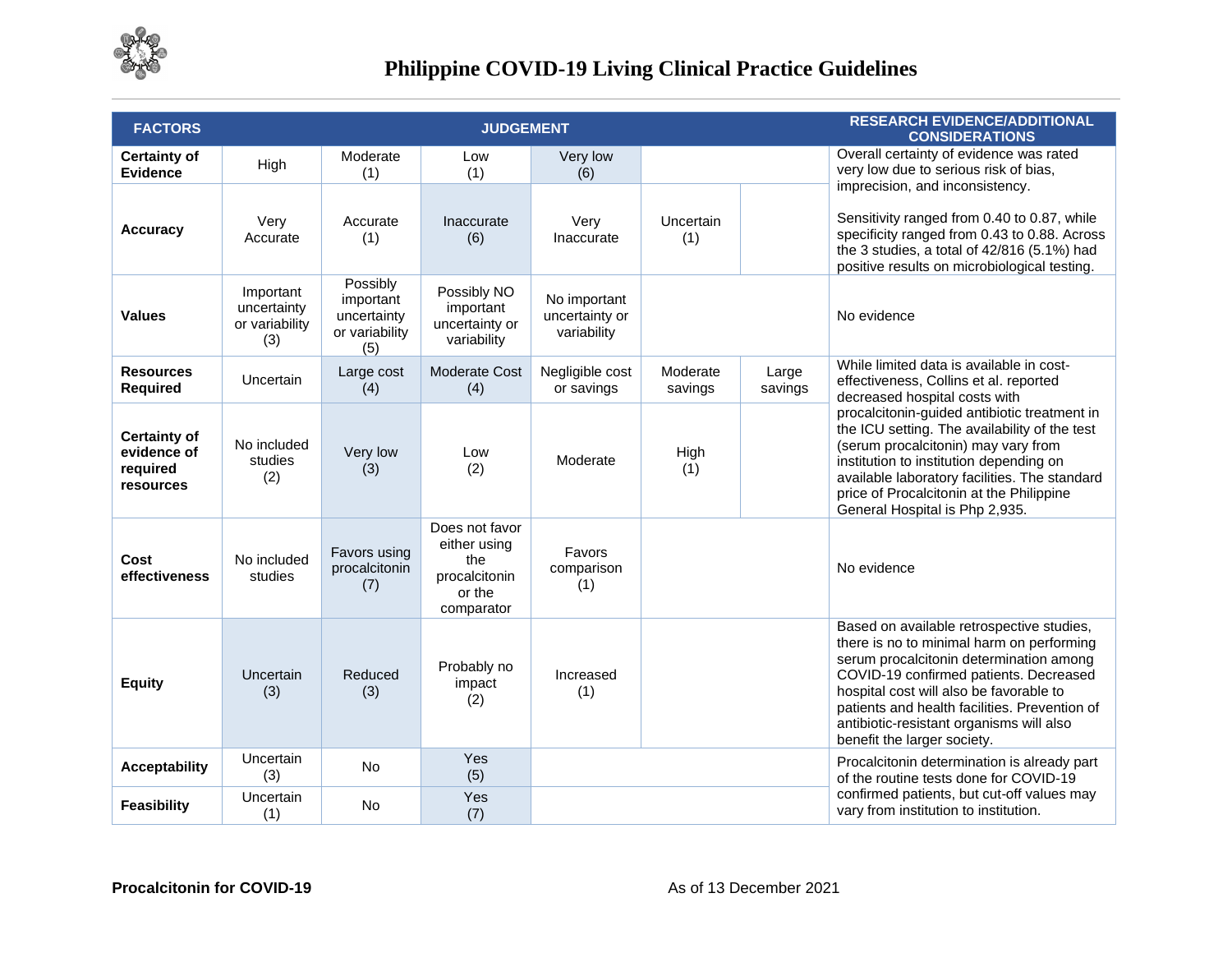

## Appendix 2. Search Yield and Results

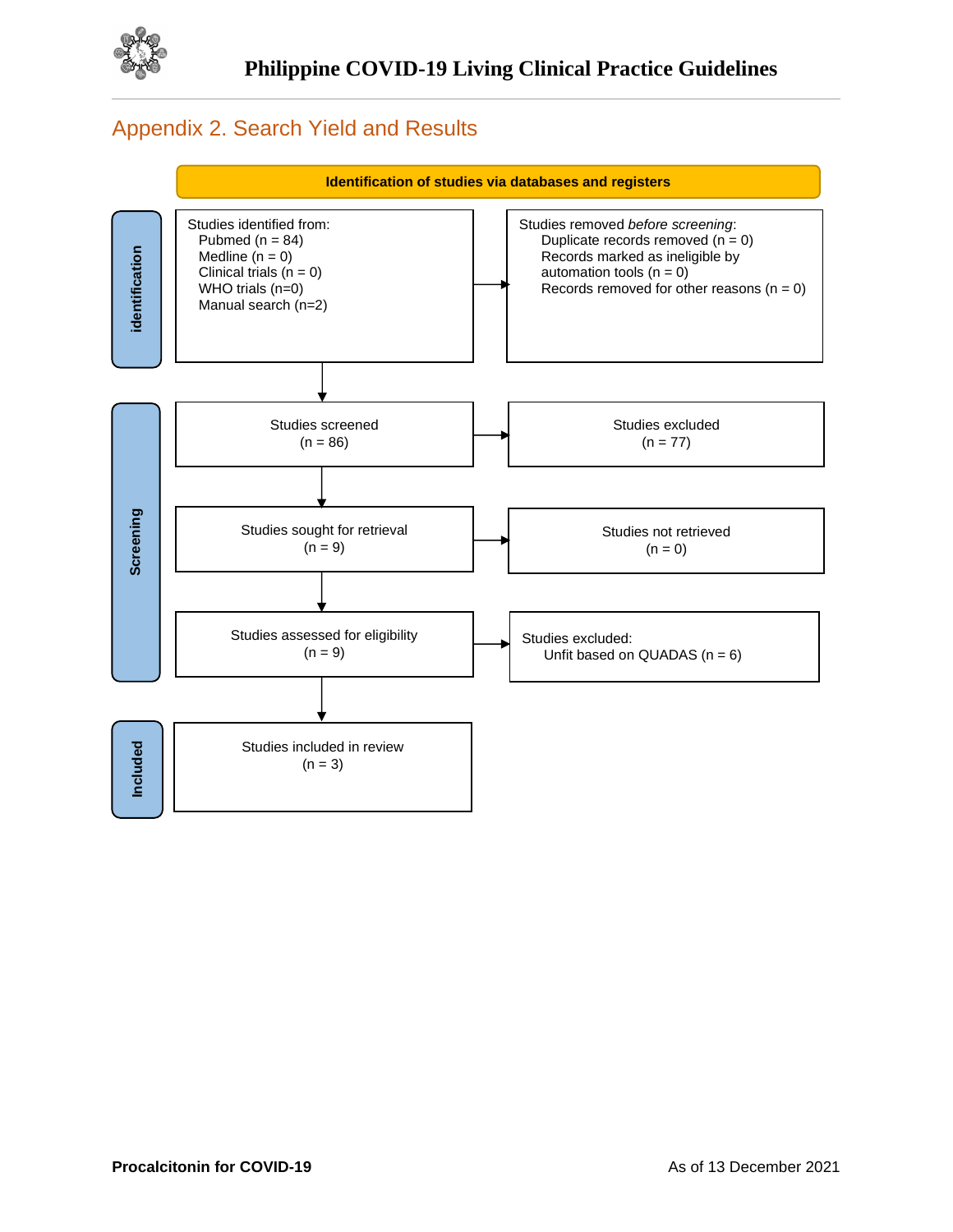

## Appendix 3. Characteristics of Included Studies

| <b>Study ID</b><br><b>Title</b><br><b>Author</b>                                                                                                                    | <b>Study</b><br><b>Design</b>          | Setting/<br><b>Country</b>                                                                                                                                                                                                              | N   | Population                                                                                                                                                                                                                                                                                                                                          | Intervention                                                                                                                                          | Comparator/<br><b>Control</b>                                                                                                                                    | <b>Outcomes</b>                                                                                                                                                                                                                                                                                                     |
|---------------------------------------------------------------------------------------------------------------------------------------------------------------------|----------------------------------------|-----------------------------------------------------------------------------------------------------------------------------------------------------------------------------------------------------------------------------------------|-----|-----------------------------------------------------------------------------------------------------------------------------------------------------------------------------------------------------------------------------------------------------------------------------------------------------------------------------------------------------|-------------------------------------------------------------------------------------------------------------------------------------------------------|------------------------------------------------------------------------------------------------------------------------------------------------------------------|---------------------------------------------------------------------------------------------------------------------------------------------------------------------------------------------------------------------------------------------------------------------------------------------------------------------|
| Clinical and etiological<br>analysis of co-<br>infections and<br>secondary infections in<br>COVID-19 patients: An<br>observational study<br>Chen et al 2021         | tive<br>Cohort                         | Retrospec Shenzhen<br><b>Third</b><br>People's<br>Hospital,<br>Shenzen,<br>China                                                                                                                                                        | 408 | Hospitalized adult patients<br>-COVID-19 confirmed via<br>SARS-COV2<br>RT-PCR<br>-mild, moderate and severe<br>COVID-19 infections<br>with at least one<br>microbiological test besides<br>SARS-COV2 RT-PCR<br>Exclusion:<br>Patients with no microbiologic<br>testing                                                                              | Serum procalcitonin<br>level                                                                                                                          | Blood samples and<br>nasopharyngeal swabs<br>and lower respiratory<br>samples sent to the<br>laboratory for molecular<br>assay and/or conven-<br>tional culture. | Clinical and etiological<br>characteristics<br>associated with co-<br>infections and<br>secondary infections<br>of COVID-19 patients<br>Identification of<br>bacterial pathogens<br>In-hospital Mortality<br>rate<br>Median hospital Stay                                                                           |
| Hughes et al 2021<br>Procalcitonin to guide<br>antibacterial<br>prescribing in patients<br>hospitalized with<br>COVID-19<br>United Kingdom                          | tive<br>observati<br>lonal<br>analysis | Retrospec To analyze<br>the<br>correlation of<br><b>PCT</b> with<br>antibacterial<br>prescribing,<br>confirmed<br>bacterial<br>infections,<br>and<br>determine if<br>PCT aids<br>with 48-72 hr<br>review of<br>antimicrobial<br>therapy | 624 | > 18 years old<br>Positive for COVID-19 RT PCR B R A H M S, Abbott, admission) that warranted associated with co-<br>Exclusion: - COVID-19 suspect 0.25 pg/mL at 6-24 h<br>only<br>196 of which had serum<br>procalcitonin determination<br>106 (54%) with antibiotics<br>initiated on admission<br>85 (66%) continued antibiotics<br>for $> 72$ hr | Procalcitonin serum<br>assays (Alinity i<br>VA, USA); values of<br>post-COVID diagnosis microbiology team<br>Cutoff for positivity >=<br>$0.25$ pg/mL | Positive microbiological<br>isolates (within 5 days of<br>targeted antibacterial<br>treatment by the on-duty                                                     | Clinical and etiological<br>characteristics<br>infections and<br>secondary infections<br>of COVID-19 patients<br>Idenfitication of<br>bacterial pathogens<br>In-hospital Mortality at<br>30 days<br>Median Hospital Stay<br>Prevalence of<br>carbapenem and<br>systemic antifungal<br>treatment during<br>admission |
| Cheng et al 2020<br>Analysis of the risk<br>factors for nosocomial<br>bacterial infection in<br>patients with COVID-19<br>in a tertiary hospital<br>Huangshi, China | Retrospec<br>tive<br>cohort            | To explore<br>exposure of<br>risk factors<br>and its<br>impact on<br>incidence of<br>nosocomial<br>bacterial                                                                                                                            | 212 | > 16 years old<br>Positive for COVID-19 RT PCR assays (cutoff for<br>108 (50.9%) males<br>31 (14.6%) confirmed bacterial<br>isolation (12 LRTI, 10 UTI, 7<br>blood, 1 URTI, 1 GIT)<br>Exclusion:                                                                                                                                                    | Procalcitonin serum                                                                                                                                   | Positive microbiological<br>isolates from urine, blood,<br>positivity > 0.1 ng/mL) lower respiratory tract<br>specimens                                          | Risk factors for the<br>nosocomial bacterial<br>infection of patients<br>with COVID-19<br>Nosocomial bacterial<br>infection rate among<br>patients on<br>mechanical ventilator,                                                                                                                                     |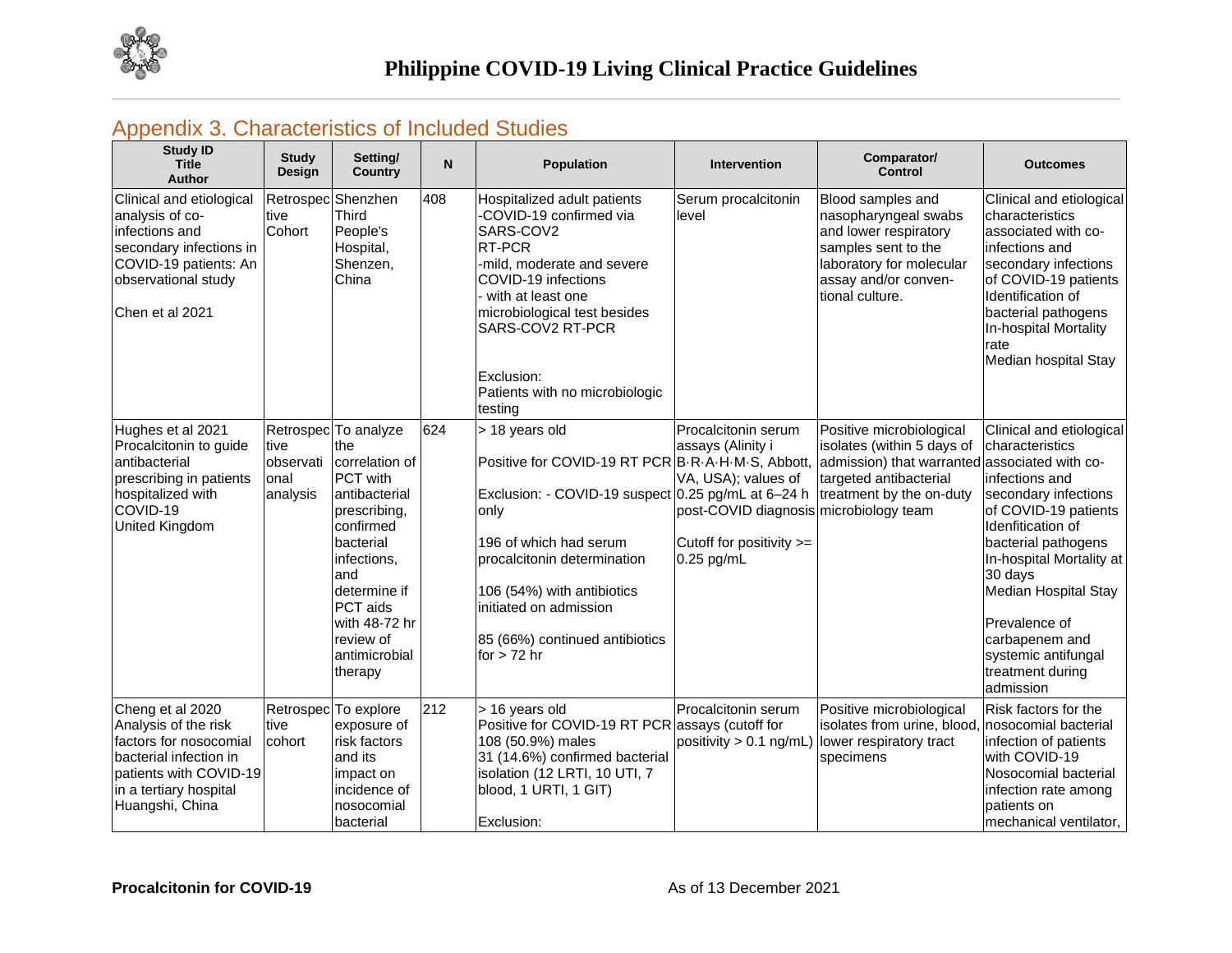

# **Philippine COVID-19 Living Clinical Practice Guidelines**

| <b>Study ID</b><br><b>Title</b><br>Author                                                                                                                                               | <b>Study</b><br>Design | Setting/<br><b>Country</b>                                                                                                                                                                      | N   | <b>Population</b>                                                                                                                                                                                                                                                                                                                                                                                          | <b>Intervention</b>                                                                                         | Comparator/<br>Control | <b>Outcomes</b>                                                                                                                                                                                                                                                                                                                                  |
|-----------------------------------------------------------------------------------------------------------------------------------------------------------------------------------------|------------------------|-------------------------------------------------------------------------------------------------------------------------------------------------------------------------------------------------|-----|------------------------------------------------------------------------------------------------------------------------------------------------------------------------------------------------------------------------------------------------------------------------------------------------------------------------------------------------------------------------------------------------------------|-------------------------------------------------------------------------------------------------------------|------------------------|--------------------------------------------------------------------------------------------------------------------------------------------------------------------------------------------------------------------------------------------------------------------------------------------------------------------------------------------------|
|                                                                                                                                                                                         |                        | infection in<br>patients with<br>suspected<br>land<br>confirmed<br>COVID-19                                                                                                                     |     | COVID-19 suspect only<br>Community-acquired bacterial<br>linfection                                                                                                                                                                                                                                                                                                                                        |                                                                                                             |                        | with indwelling urinary<br>catheter, and<br>arteriovenous<br>catheterization                                                                                                                                                                                                                                                                     |
| Calderon et al 2021<br>Evaluation of<br>procalcitonin-guided<br>antimicrobial<br>stewardship in patients<br>admitted to hospital<br>with COVID-19<br>pneumonia<br><b>United Kingdom</b> | <b>Itive</b><br>cohort | Retrospec To evaluate<br>lthe<br>effectiveness<br>and safety of<br>procalcitonin-<br>quided<br>antimicrobial<br>decision-aid<br>noncritically<br>ill patients<br>with COVID-<br>19<br>pneumonia | 259 | Lab-confirmed or clinically-<br>suspected COVID-19<br>Exclusion criteria:<br>< 18 years old<br>Admission to HDU or ICU<br>lwithin 72 hrs of admission.<br>Not receiving antimicrobials<br>during their admission<br>Indication for antimicrobial<br>Itreatment other than<br>respiratory tract infection<br>Antimicrobials being stopped<br>as part of treatment<br>rationalization in end-of-life<br>care | Procalcitonin (Cobas<br>Elecsys BRAHMS; 22<br>serum for this assay<br>was collected)<br>cut off: 0.25 ng/mL |                        | Duration of<br>antimicrobial<br>exposure (time from<br>first to last dose plus<br>dosing interval)<br>Per-patient<br>antimicrobial<br>consumption (WHO<br>Defined Daily Dose<br>method)<br>Safety (composite of<br>death, admission to<br>$ICU > 72$ hr after<br>starting<br>antimicrobials, or<br>readmission to<br>hospital within 30<br>days) |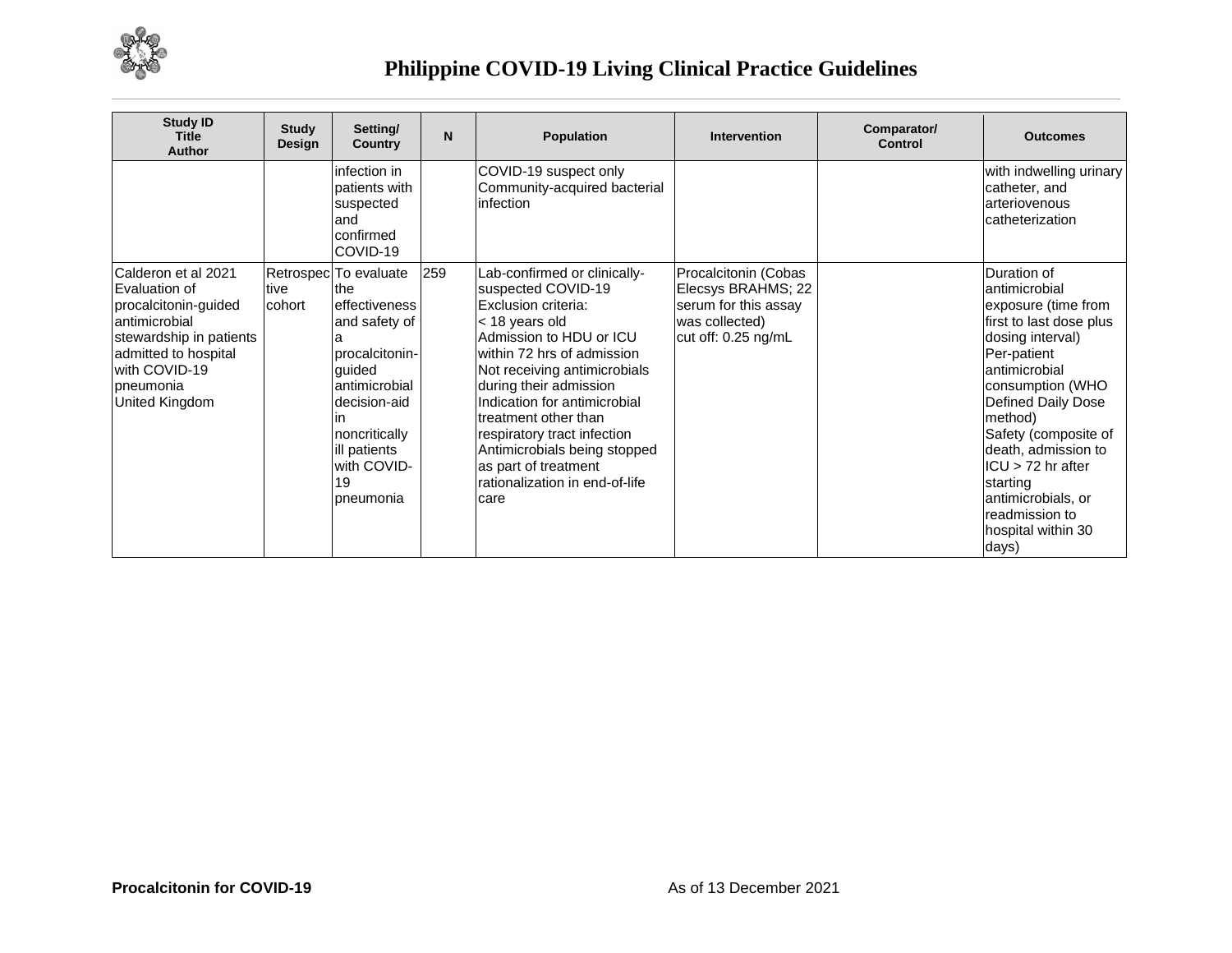

# Appendix 4. GRADE Evidence Profile

|                        | No of                             | <b>Study</b><br>design     | Factors that may decrease certainty of evidence |                      |                                     |                              |                                                                                                | Effect per 1,000 patients tested                                                                                                                                                                                                                                                                                                                                    |                                           |                                           | <b>Test</b>                   |
|------------------------|-----------------------------------|----------------------------|-------------------------------------------------|----------------------|-------------------------------------|------------------------------|------------------------------------------------------------------------------------------------|---------------------------------------------------------------------------------------------------------------------------------------------------------------------------------------------------------------------------------------------------------------------------------------------------------------------------------------------------------------------|-------------------------------------------|-------------------------------------------|-------------------------------|
| <b>Outcomes</b>        | <b>studies</b><br>(patient        |                            | <b>Risk of</b><br><b>bias</b>                   | <b>Indirectness</b>  | <b>Inconsistenc</b><br>$\mathbf{y}$ | Imprecisio<br>$\mathsf{n}$   | <b>Publicatio</b><br>n Bias                                                                    | <b>Pre-test</b><br>probability<br>of 11.2%                                                                                                                                                                                                                                                                                                                          | <b>Pre-test</b><br>probabilit<br>y of 14% | <b>Pre-test</b><br>probabilit<br>y of 19% | <b>Accuracy</b><br><b>CoE</b> |
| <b>True positives</b>  | 3<br>studies<br>(42)<br>patients  | case-<br>control<br>type   | Serious                                         | not serious          | serious                             | very<br>serious <sup>a</sup> | All<br>plausible<br>residual<br>confoundin<br>g would<br>reduce the<br>demonstrat<br>ed effect | 60<br>(13 to 106)                                                                                                                                                                                                                                                                                                                                                   | 21<br>(5 to 38)                           | 102<br>(23 to 81)                         | $\oplus$ OOO<br>Very Low      |
| <b>False negatives</b> |                                   | accurac<br>y study         |                                                 |                      |                                     |                              |                                                                                                | 52<br>(6 to 99)                                                                                                                                                                                                                                                                                                                                                     | 19<br>(2 to 35)                           | 88<br>(9 to 167)                          |                               |
| True negatives         | 3<br>studies<br>(744)<br>patients | case-<br>control           |                                                 | not serious          | serious                             | very<br>serious <sup>a</sup> | All<br>plausible<br>residual<br>confoundin<br>g would<br>reduce the<br>demonstrat<br>ed effect | 662<br>(515 to 808)                                                                                                                                                                                                                                                                                                                                                 | 715<br>(557 to<br>874)                    | 603<br>(407 to<br>737)                    | $\bigoplus$<br>Very Low       |
| <b>False positives</b> |                                   | type<br>accurac<br>y study | serious                                         |                      |                                     |                              |                                                                                                | 226<br>(80 to 373)                                                                                                                                                                                                                                                                                                                                                  | 245<br>(86 to<br>403)                     | 207<br>(73 to<br>340)                     |                               |
| Antimicrobial exposure | 1 study                           | cohort                     | serious <sup>b</sup>                            | serious <sup>c</sup> | not serious                         | not serious                  | none                                                                                           | Patients with procalcitonin<br>measurements had lower antimicrobial<br>exposure (mean 5.4 vs. 4.4 days) and<br>consumption (mean DDD 8.4 vs 6.8).<br>This translates to a 30% lower risk for<br>both mean duration of antibiotic<br>therapy (adjusted ratios of means<br>$[ROM] = 0.70$ ; 95% CI 0.6-0.9) as well<br>as mean DDD (ROM = 0.70; 95% CI<br>$0.6 - 0.8$ |                                           | $\oplus$ $\oplus$<br>Low                  |                               |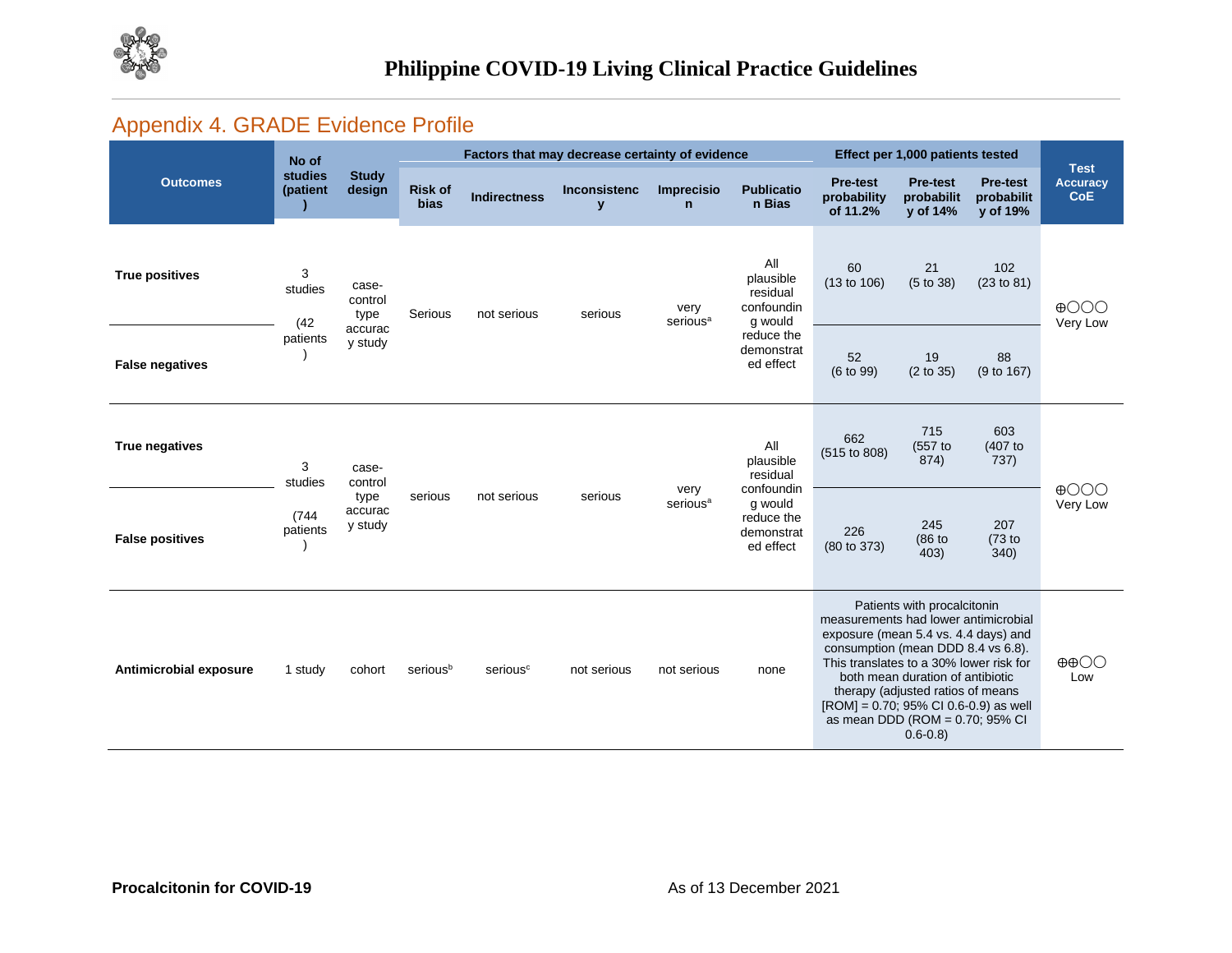

| Safety (30-day mortality<br>rate, antimicrobial<br>consumption) | study | cohort | serious <sup>b</sup> | serious <sup>c</sup> | not serious | serious <sup>d</sup> | none | A trend towards lower 30-day mortality<br>rates was noted for participants with<br>procalcitonin measurements (adjusted<br>prevalence ratio $[PR] = 0.6$ ; 95% CI<br>0.4-1.1), although this was not<br>statistically significant after adjusting<br>for confounding variables such as age.<br>Mean patient antimicrobial<br>consumption also showed a<br>decreasing trend over time in the<br>procalcitonin group (βslope=-0.07,<br>95% CI: -0.11 to -0.03), in contrast<br>with the non-procalcitonin group<br>$(\beta$ slope=-0.01, 95% CI: -0.05 to<br>$0.02$ ). | $\bigoplus$ OOO<br>Very Low |
|-----------------------------------------------------------------|-------|--------|----------------------|----------------------|-------------|----------------------|------|----------------------------------------------------------------------------------------------------------------------------------------------------------------------------------------------------------------------------------------------------------------------------------------------------------------------------------------------------------------------------------------------------------------------------------------------------------------------------------------------------------------------------------------------------------------------|-----------------------------|
|-----------------------------------------------------------------|-------|--------|----------------------|----------------------|-------------|----------------------|------|----------------------------------------------------------------------------------------------------------------------------------------------------------------------------------------------------------------------------------------------------------------------------------------------------------------------------------------------------------------------------------------------------------------------------------------------------------------------------------------------------------------------------------------------------------------------|-----------------------------|

#### **CI:** confidence interval

#### **Explanations**

a. There is no proven cut-off or threshold for serum procalcitonin levels among COVID

b. majority of the patient cohort were admitted prior to the routine use of dexamethasone (22 June 2020) and remdesivir (5 June 2020) for patients with COVID-19 in the UK, potentially impacting the extrapolation of the mortality and safety outcomes. Clinicians may have limited their use of the procalcitonin assay in patients in whom the presence of bacterial infection seemed less likely, such as those without clear clinical signs and symptoms suggestive of bacterial pneumonia

c. Discontinuation of antimicrobial therapy, not initiation d. Confidence intervals crossed 1.0